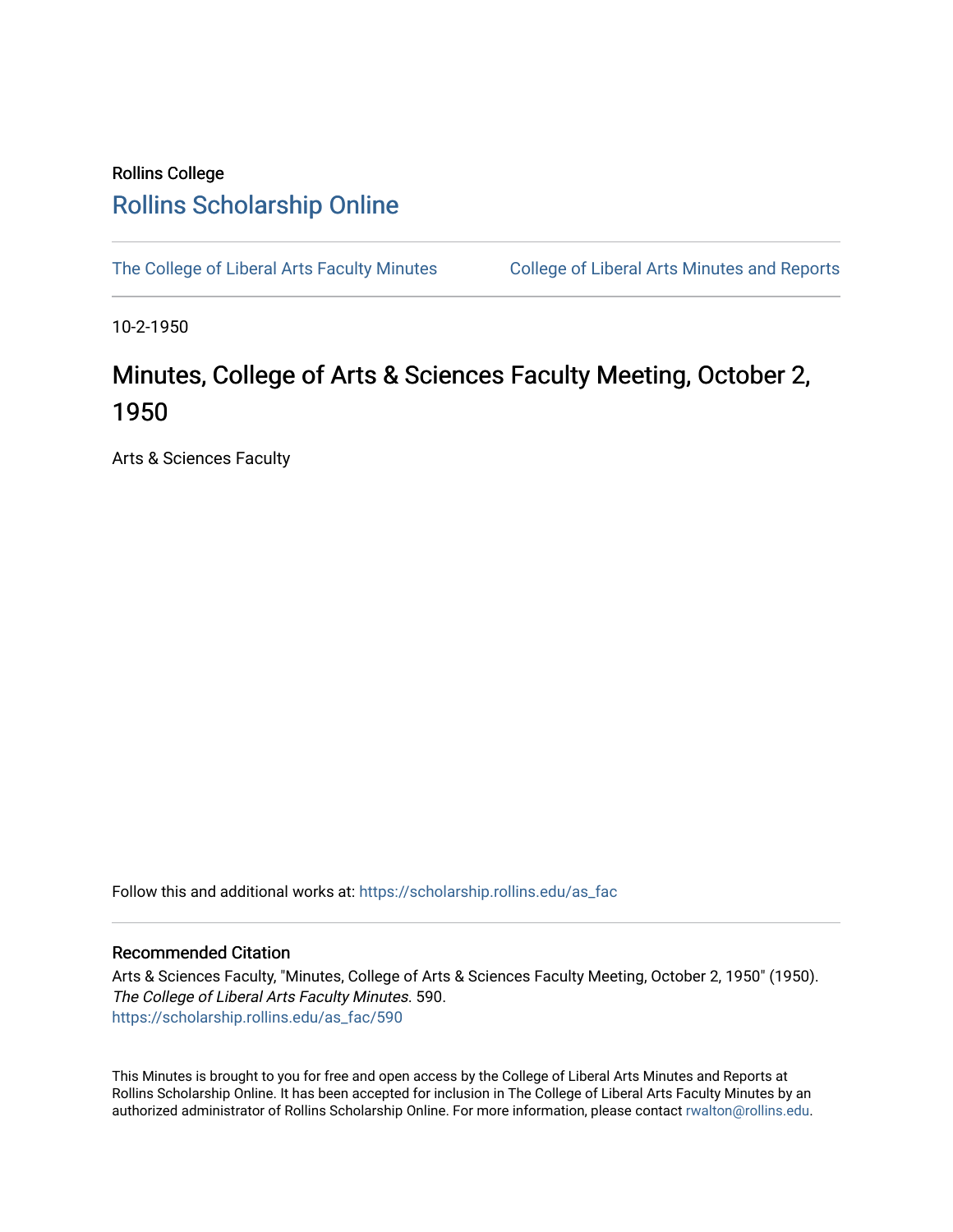## MINUTES OF THE FACULTY FOR 1950•51

The second, a special, meeting of the Rollins College Faculty was held in the Fred Stone Theatre at 4:20 P.M. Monday, October 2, with the following members present:

President Wagner, Professor Allen, Mr. Aycrigg, Professor Bailey, Dr. Bell, Dr. Bradley, Professor Cameron, Professor Campbell, Professor Carter, Professor Charmbury, Dean Cleveland, Dr. Collier, Professor Constable, Dean Darrah, Professor Dean, Professor Dorsett, Professor Evans, Professor Fenlon, Professor Fischer, Dr. Fort, Dr. France, Dr. Gilbert, Dr. Granberry, Professor Grand, Dr. Hanna, Mrs. Henderson, Professor Huntley, Mr. James, Professor Jones, Professor Justice, Mr. Kee, Dr. King, Professor Lamb, Professor McDowall, Professor McKean, Professor Magoun, Dr. Melcher, Dr. Minor, Miss Neville, Professor Ortmayer, Professor Packham., Mr. Plumer, Mr. Rich, Professor Richardson, Professor Rosazza, Dr. Russell, Professor **Saute,** Professor Shelton, Professor Shor, Professor L. Smith, Dr. R. Smith, Dr. Starr, Dean Stone, Professor Tiedtke, Mr. Tollefson, Mr. Verigan, Mr. Vincent, Dr. Wager, Dr. M. Wagner, Dr. Waite, Dr. Whitaker,Professor Wilde, Professor Woodruff, Mr. Matthews.

A welcome was extended to Mr. Stuart James who had arrived to teach some of the English courses.

Dean Stone reminded faculty who were interested in the Fulbright awards that the deadline is October 15.

The faculty voted to accept Professor MoKean's invitation to hold its next meeting at the Art Studio.

President Wagner then spoke of his deep concern over the situation which **was** developing from national events, in short, with the problem of democracy and the responsibility educational institutions had in this connection. He told of how he had developed the theme in his talks with new students in an attempt to help them see what was involved in the practice of true demoeracy--that it **was a**  question of freedom and restraint, and of necessary discipline. He went on to speak of Rollins College as a laboratory for democratic living in which different departments--Board of Trustees, Administration, Faculty, Student Body-- shared responsibility, Ha announced the establishment of an Executive Council with Mr. Tollefson as Coordinator, to facilitate the administrative work.

The President then went on to explain why various shifts in office space had been necessary and announced that one of the changes would result in increased service to the faculty.

There followed a rather lengthy discussion of the Educational Aims program which had been inaugurated during the summer and, in this connection, President Wagner suggested that the phrase, "mature citizen who believes in democracy", be substituted for "educated adult". In considering the points raised in the questionnaire, it was granted that this was a real, but highly important, experiment, and that although it might take a long time, much of value could result from it, since it would be, in reality, an honest attempt at intellectual democracy.

Oct. 2, 1950 30